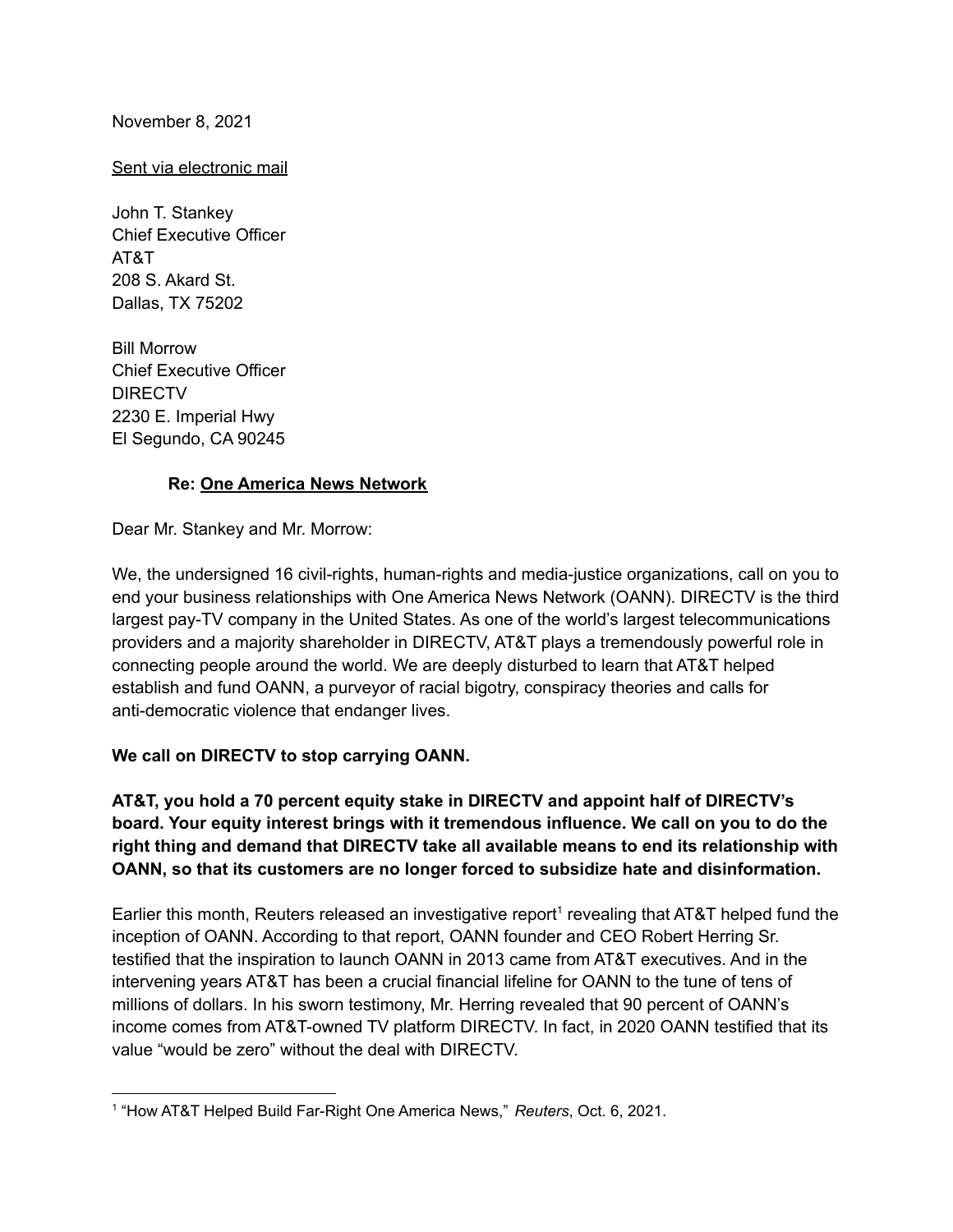OANN has the right to air whatever content it chooses. However, AT&T's support for OANN runs contrary to its public commitment to equality given OANN's role in funding and promoting anti-democratic policies as well as its track record of providing a platform for disinformation and calls for acts of violence that undermine trust in our institutions.

We the undersigned urge AT&T and DIRECTV to reevaluate your business relationships with OANN moving forward for the following reasons:

# 1. OANN Undermines Democracy With Dangerous Disinformation About Election Integrity And Calls for Violence

Since its inception, OANN has provided an open platform for purveyors of disinformation to spread dangerous and hateful messages that undermine our democracy. From amplifying conspiracy theories to giving domestic disinformation agents a place where they may promote white supremacist talking points<sup>2</sup> to providing a supportive platform for Donald Trump and his administration, the network is a critical part of a far-right media system that peddles racist conspiracy theories<sup>3</sup> online and off.

OANN is a major supporter of the Stop the Steal movement and is currently being sued by Dominion<sup>4</sup> for spreading election fraud lies<sup>5</sup> that claimed the 2020 election was stolen from Donald Trump. However, as bipartisan election officials across the country conveyed months ago: The 2020 election was not stolen from Donald Trump, and there was no evidence of widespread election fraud.<sup>6</sup> Nevertheless, OANN has provided ongoing coverage of "fraudulent" results and played a role in fomenting the Jan. 6 deadly insurrection at the U.S. Capitol. OANN is continuing to run content<sup>7</sup> that spreads election disinformation and seeks to cast doubt over the results of the 2020 presidential election.

# 2. OANN Promotes Public Health Disinformation and Endangers Lives

Whether stoking violent calls for the attack on the U.S. Capitol or via its wall-to-wall COVID-19 disinformation, OANN is putting lives and our democracy at risk. The company has a history of featuring false information about the pandemic, which breeds distrust in public health officials and in the efficacy of the vaccine.

<sup>&</sup>lt;sup>2</sup> "Far-Right OANN Anchor Jack Psobiec's Rise Tied to White Supremacist Movement," Southern Poverty Law Center.

<sup>3</sup> "One America News Network," Media Matters for America.

<sup>5</sup> Even before the election results and as early as November 5, 2020, OANN featured clips from Donald Trump's son, Eric Trump, calling the election victory for the former president. These news clips from OANN appeared on its YouTube channel, upon which the platform applied a label, pointing viewers to official [election](https://www.google.com/search?q=election+results+2020&rlz=1C1GCEB_enUS849US849&oq=election&aqs=chrome.1.69i57j0i131i433j69i59i131i433j0i131i433l3j69i60l2.6678j0j4&sourceid=chrome&ie=UTF-8) results as reported by the *Associated Press*. See "Facebook, Twitter, Youtube keep misinformation in check for now," *Bloomberg*, November 5, 2020. 4 "Dominion Sues Newsmax, One America Over US Election Fraud Claims," *Reuters*, Aug. 10, 2021.

<sup>&</sup>lt;sup>6</sup> "Mainstream outlets bury the lede on Arizona's sham 'audit,' " Media Matters for America.

<sup>&</sup>lt;sup>7</sup> "In aftermath of the bogus Arizona audit, OAN pushes for audits across America." Media Matters for America.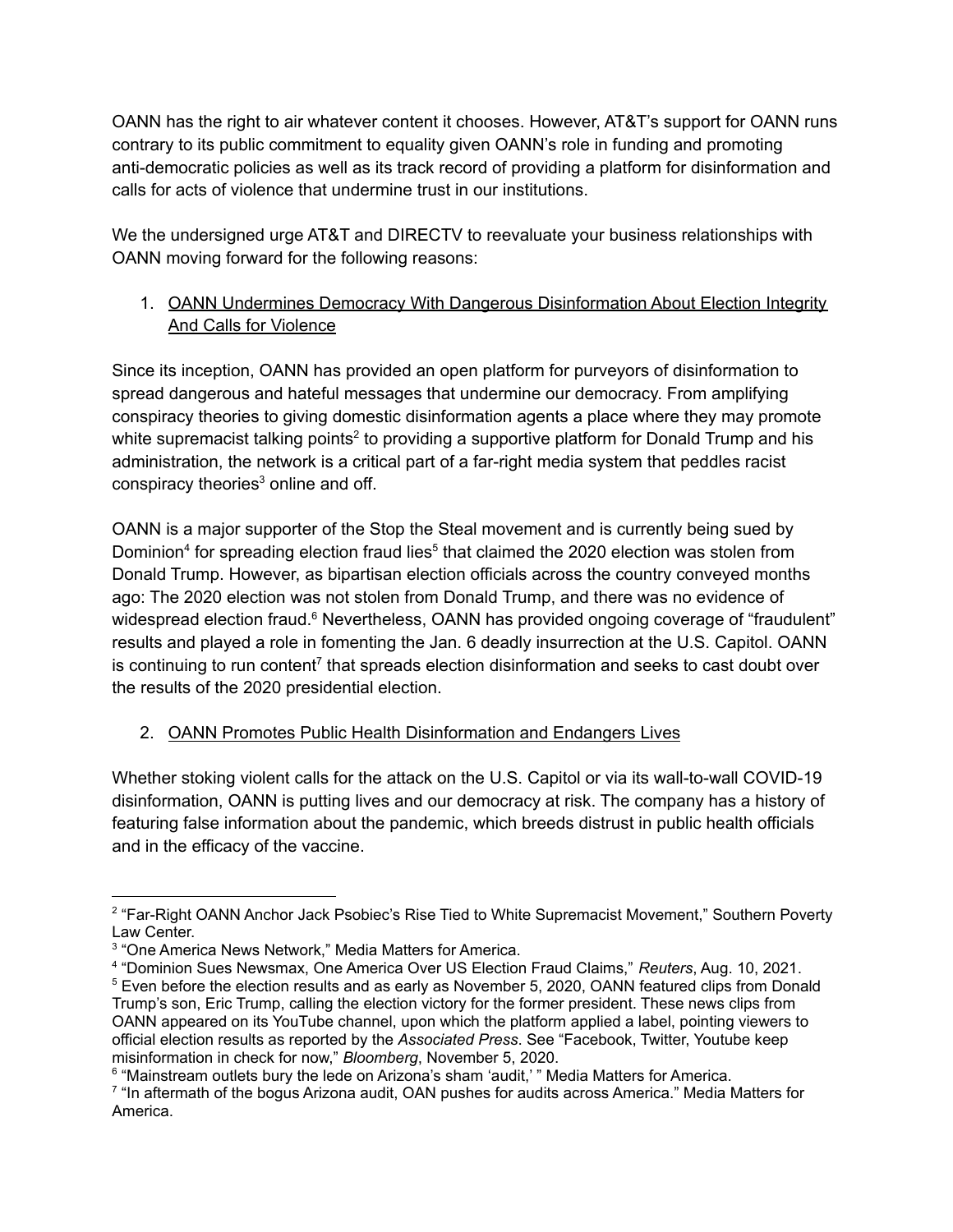In November 2020, the OANN YouTube channel featured information about a guaranteed "cure" for COVID which YouTube flagged as violatings its COVID-specific misinformation policies.<sup>8</sup> YouTube suspended the OANN channel for the violation and remarked that the "demonetization of all OANN content will be permanent, unless the network addresses its issues."<sup>9</sup>

# 3. AT&T's Relationship to OANN Runs Contrary to Its Self-Proclaimed Commitment to **Equality**

AT&T claims to support racial justice: Your immediate past chairman and CEO made public statements following the murder of George Floyd calling for broader support from other corporate CEOs to "advance racial equity and justice." <sup>10</sup> However, AT&T's concurrent support for OANN betrays this public claim of a commitment to equality.

The company cannot continue to talk out of both sides of its mouth. It cannot speak to promoting values of equality and justice<sup>11</sup> while also funding a channel spreading conspiracy theories and applauding insurrection. If AT&T is serious in its commitment to progressive values like racial justice, the company must reckon with its history<sup>12</sup> of supporting policies and actors that undermine the values it now promotes supporting, most immediately by not supporting or amplifying OANN.

We welcome the opportunity to brief the companies on the extent of OANN's role in undermining democratic institutions and public health and safety at every turn. We call on DIRECTV to stop carrying OANN and for AT&T to do everything in its power to denounce and remove OANN from its lucrative platform.

\*\*\*

Sincerely,

Free Press Color Of Change Common Cause Decode Democracy

<sup>8</sup> YouTube's Covid-19 misinformation policies prohibit content that disputes the existence of the Covid-19 irus as well as content that discourages anyone from seeking out medical treatment, disputes guidance from local health authorities on the pandemic, or offers unsubstantiated medical advice or treatment. "OANN suspended from YouTube after promoting a sham cure for Covid-19," *The Guardian*, November, 24, 2020.

 $^9$  Id.

<sup>10</sup> "AT&T CEO calls for racial justice in America," CNN, June 16, 2020.

<sup>&</sup>lt;sup>11</sup> AT&T Supports Advancing Equal Justice Reform, AT&T, March 4, 2021.

<sup>&</sup>lt;sup>12</sup> "Tell AT&T to Stop Funding ALEC," The Nation, March 27, 2012.